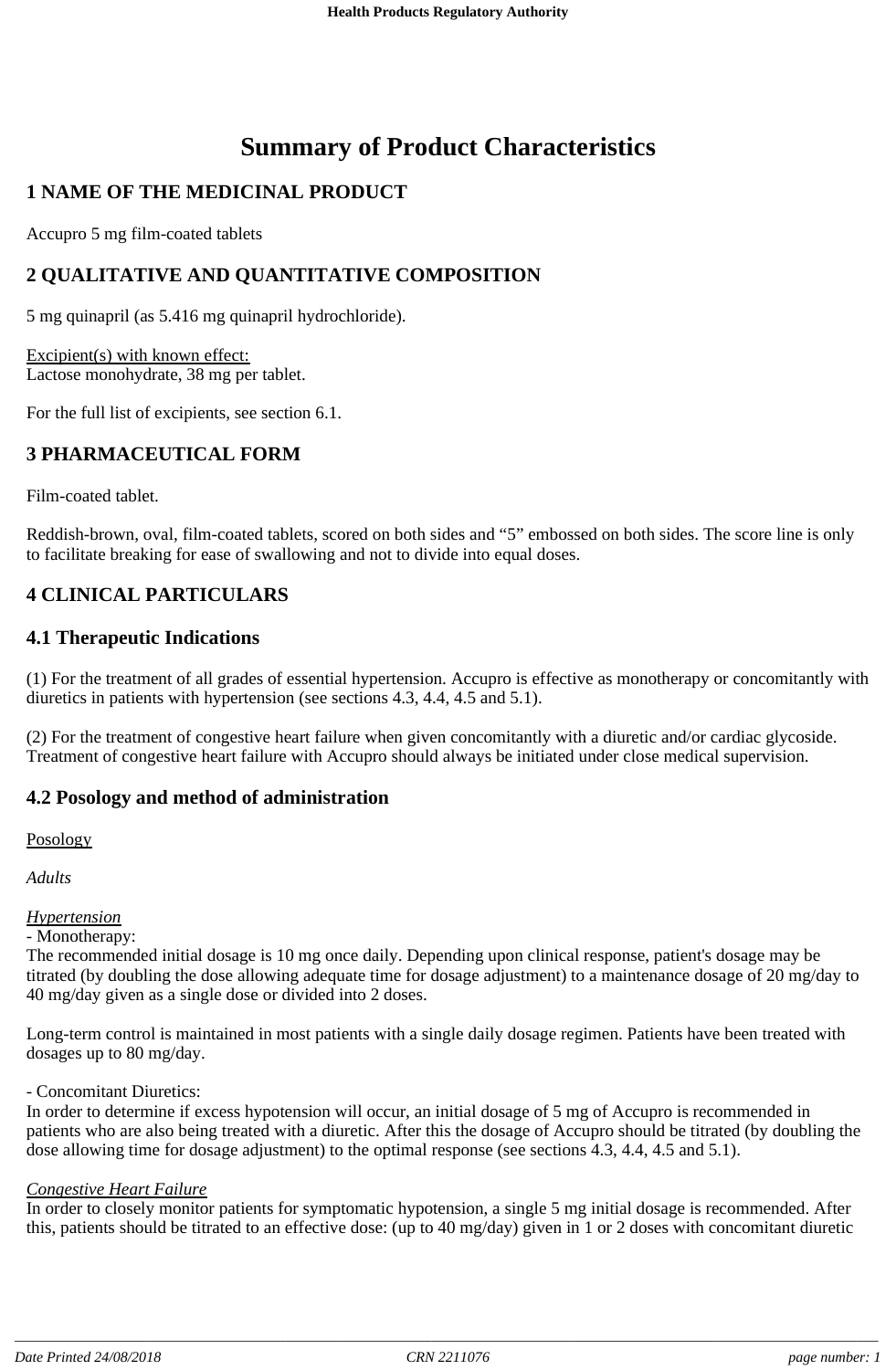and/or cardiac glycoside therapy. Patients are usually maintained effectively on doses of 10 mg/day - 20 mg/day given with concomitant therapy.

In the treatment of severe or unstable congestive heart failure, Accupro should always be initiated in hospital under close medical supervision.

#### *Elderly*

Age alone does not appear to affect the efficacy or safety profile of quinapril. Therefore, the recommended initial dosage in hypertension of quinapril in elderly patients is 10 mg given once daily followed by titration to the optimal response.

### *Patients with renal insufficiency*

In patients with a creatinine clearance of less than 60 mL/min., an initial dosage in essential hypertension of 5 mg once daily is recommended followed by titration to the optimal response. Kinetic data indicate that the apparent elimination half-life of quinaprilat increases as creatinine clearance decreases (see section 4.4).

### *Paediatric population*

Currently available data are described in sections 5.1 and 5.2 but no recommendation on a posology can be made.

#### Method of administration

For oral use.

### **4.3 Contraindications**

Accupro is contraindicated:

- In patients with hypersensitivity to the active substance or to any of the excipients listed in section 6.1.
- In the second and third trimesters of pregnancy (see sections 4.4 and 4.6).
- In patients with a history of angioneurotic oedema relating to previous treatment with an angiotensin converting enzyme (ACE) inhibitor.
- In patients with hereditary or idiopathic angioneurotic oedema.
- In patients with dynamic left ventricular outflow obstruction.
- With administration of aliskiren-containing products in patients with diabetes mellitus or in patients with renal impairment (glomerular filtration rate [GFR] < 60 mL/min/1.73 m<sup>2</sup>) (see sections 4.5 and 5.1).
- In combination with sacubitril/valsartan due to the increased risk of angioedema.

### **4.4 Special warnings and precautions for use**

#### *Aortic Stenosis*

Quinapril should be used with caution in selected patients with aortic stenosis.

#### *Sensitivity Reactions*

Sensitivity reactions may occur in patients with or without a history of allergy or bronchial asthma, e.g. purpura, photosensitivity, urticaria, necrotising angiitis, respiratory distress including pneumonitis and pulmonary oedema and anaphylactic reactions.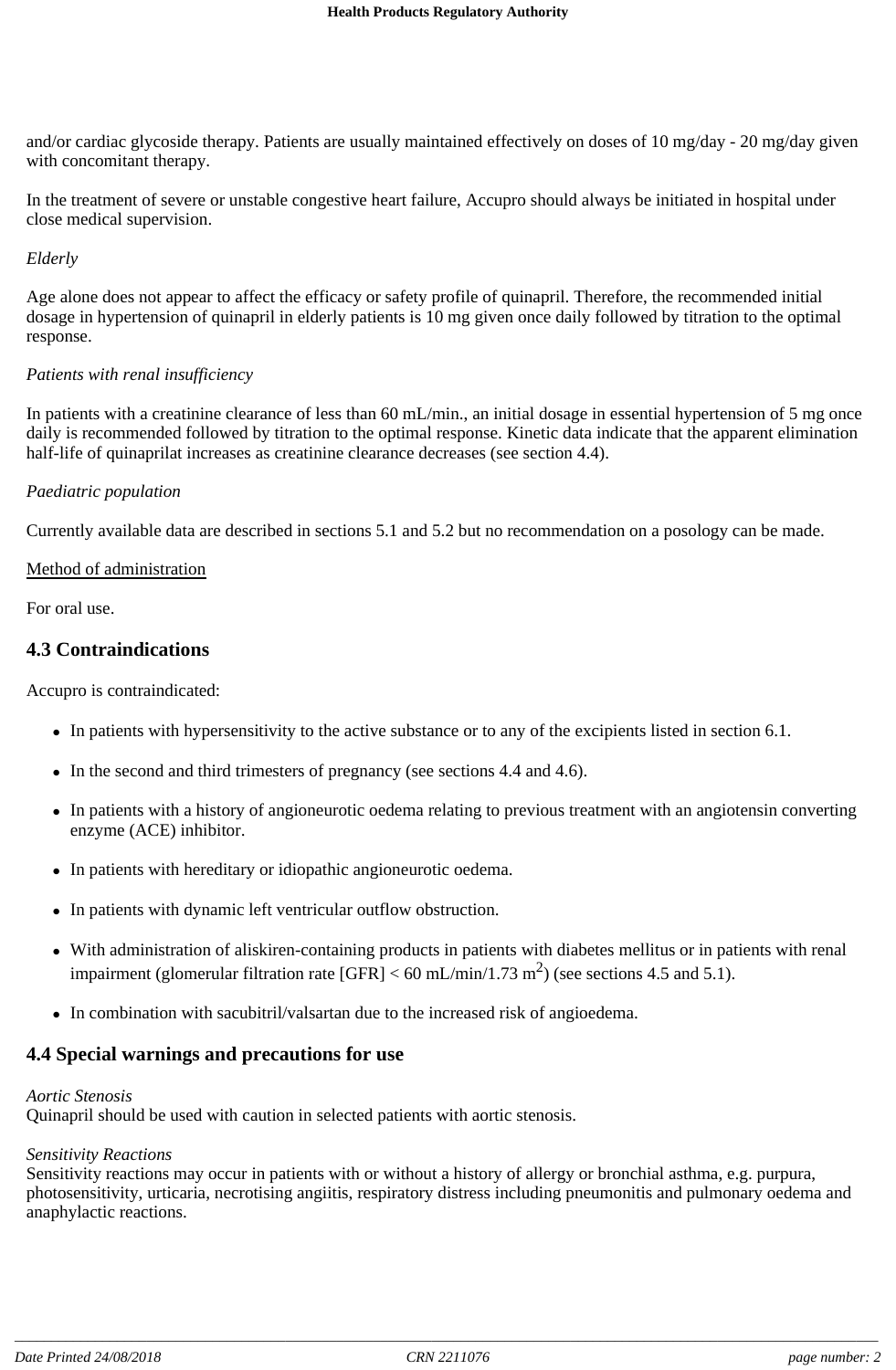#### *Impaired Renal Function*

In patients with renal insufficiency monitoring of renal function during therapy should be performed as deemed appropriate, although in the majority renal function will not alter or may improve.

As a consequence of inhibiting the renin-angiotensin-aldosterone system, changes in renal function may be anticipated in susceptible individuals. In patients with severe heart failure whose renal function may depend on the activity of the renin-angiotensin-aldosterone system, treatment with ACE inhibitors including quinapril, may be associated with oliguria and/or progressive azotemia and rarely acute renal failure and/or death.

The half-life of quinaprilat is prolonged as creatinine clearance falls. Patients with a creatinine clearance of <60 mL/min require a lower initial dosage of quinapril (see section 4.2). These patients' dosage should be titrated upwards based upon therapeutic response, and renal function should be closely monitored although initial studies do not indicate that quinapril produces further deterioration in renal function.

In clinical studies in hypertensive patients with unilateral or bilateral renal artery stenosis, increases in blood urea nitrogen and serum creatinine have been observed in some patients following ACE inhibitor therapy. These increases were almost always reversible upon discontinuation of the ACE inhibitor and/or diuretic therapy. In such patients, renal function should be monitored during the first few weeks of therapy.

Some patients with hypertension or heart failure with no apparent pre-existing renal vascular disease have developed increases (>1.25 times the upper limit of normal) in blood urea nitrogen and serum creatinine, usually minor and transient, especially when quinapril has been given concomitantly with a diuretic. Increases in blood urea nitrogen and serum creatinine have been observed in 2% and 2%, respectively of hypertensive patients on quinapril monotherapy and in 4% and 3%, respectively of hypertensive patients on quinapril/HCTZ. These increases are more likely to occur in patients with pre-existing renal impairment. Dosage reduction and/or discontinuation of a diuretic and/or quinapril may be required.

#### *Dual Blockade of the Renin-Angiotensin-Aldosterone System (RAAS)*

There is evidence that the concomitant use of ACE inhibitors, angiotensin II receptor blockers or aliskiren increases the risk of hypotension, hyperkalaemia and decreased renal function (including acute renal failure). Dual blockade of RAAS through the combined use of ACE inhibitors, angiotensin II receptor blockers or aliskiren is therefore not recommended (see sections 4.5 and 5.1). If dual blockade therapy is considered absolutely necessary, this should only occur under specialist supervision and subject to frequent close monitoring of renal function, electrolytes and blood pressure.

ACE inhibitors and angiotensin II receptor blockers should not be used concomitantly in patients with diabetic nephropathy.

There is insufficient experience in patients with severe renal impairment (creatinine clearance <10 mL/min). Treatment is therefore not recommended in these patients.

#### *Impaired Hepatic Function*

Quinapril when combined with a diuretic should be used with caution in patients with impaired hepatic function or progressive liver disease, since minor alterations of fluid and electrolyte balance may precipitate hepatic coma. The metabolism of quinapril to quinaprilat is normally dependent upon hepatic esterase. Quinaprilat concentrations are reduced in patients with alcoholic cirrhosis due to impaired deesterification of quinapril.

Rarely, ACE inhibitors have been associated with a syndrome beginning as a cholestatic jaundice and progressing to a fulminant hepatic necrosis (in some cases fatal). Patients who during ACE inhibitor therapy experience jaundice or clearly elevated hepatic enzymes should discontinue quinapril and receive appropriate medical follow-up.

#### *Anaphylactoid Reactions*

Desensitisation: Patients receiving ACE inhibitors during desensitising treatment with hymenoptera venom have sustained life-threatening anaphylactoid reactions. In the same patients these reactions have been avoided when ACE inhibitors were temporarily withheld, but they have reappeared upon inadvertent rechallenge.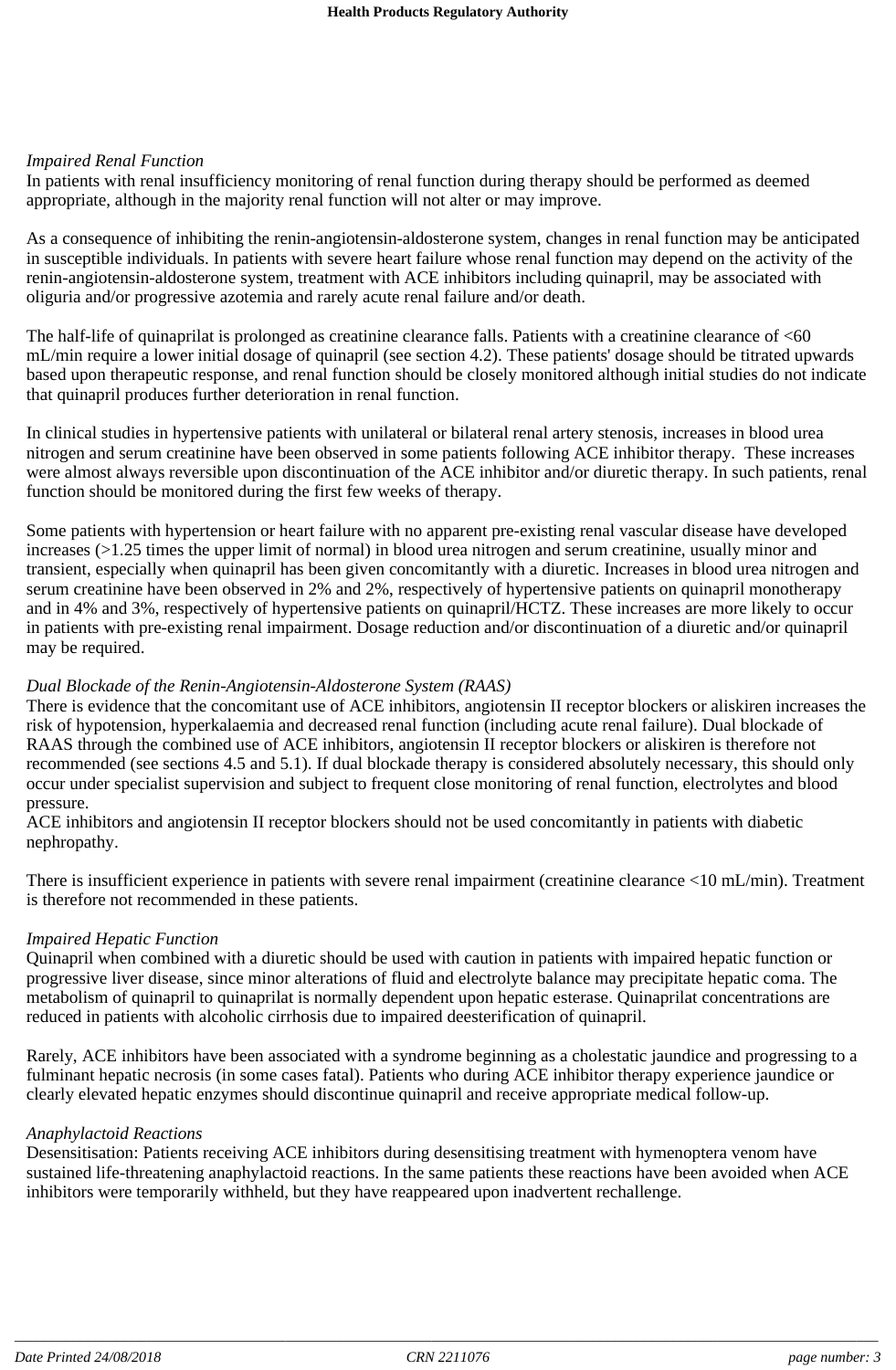Haemodialysis: Patients haemodialysed using high-flux polyacrylonitrile ('AN69') membranes are highly likely to experience anaphylactoid reactions if they are treated with ACE inhibitors. This combination should therefore be avoided, either by use of alternative antihypertensive drugs or alternative membranes for haemodialysis.

#### *Low-Density Lipoprotein Apheresis*

Patients undergoing low-density lipoprotein (LDL) apheresis with dextran-sulfate absorption when treated concomitantly with an ACE inhibitor have reported anaphylactoid reactions. This method should therefore not be used in patients treated with ACE inhibitors.

#### *Angioneurotic Oedema*

Angioneurotic oedema has been reported in patients treated with ACE inhibitors including Accupro. If laryngeal stridor or angioedema of the face, tongue, or glottis occurs, treatment should be discontinued immediately, the patient treated appropriately in accordance with accepted medical care, and carefully observed until the swelling disappears. Where swelling is confined to the face, lips and mouth, the condition will usually resolve without further treatment, although antihistamines may be useful in relieving symptoms. Angioedema associated with laryngeal involvement may be fatal. These patients should be followed carefully until the swelling has resolved. However, where there is involvement of the tongue, glottis or larynx, likely to cause airways obstruction, appropriate therapy such as subcutaneous adrenaline 1:1000 (0.3 to 0.5 mL) should be administered promptly when indicated.

Patients with a history of angioedema unrelated to ACE inhibitor therapy may be at increased risk of angioedema while receiving an ACE inhibitor (see section 4.3).

The combination of quinapril with sacubitril/valsartan is contraindicated due to the increased risk of angioedema (see section 4.3). Sacubitril/valsartan must not be initiated until 36 hours after taking the last dose of quinapril therapy. If treatment with sacubitril/valsartan is stopped, quinapril therapy must not be initiated until 36 hours after the last dose of sacubitril/valsartan (see sections 4.3 and 4.5). Concomitant use of other NEP inhibitors (e.g. racecadotril) and ACE inhibitors may also increase the risk of angioedema (see section 4.5). Hence, a careful benefit-risk assessment is needed before initiating treatment with NEP inhibitors (e.g. racecadotril) in patients on quinapril.

Patients taking concomitant mammalian target of rapamycin (mTOR) inhibitor (e.g. temsirolimus) or concomitant dipeptidyl-peptidase-IV (DPP-IV) inhibitor (e.g. vildagliptin) therapy may be at increased risk for angioedema. Caution should be used when starting an mTOR inhibitor or a DPP-IV inhibitor in a patient already taking an ACE inhibitor.

#### *Ethnic Differences*

Black patients receiving ACE inhibitor therapy have been shown to have a higher incidence of angioedema compared to non-black patients. It should also be noted that in controlled clinical trials, ACE inhibitors have an effect on blood pressure that is less in black patients than in non-black patients.

#### *Intestinal Angioedema*

Intestinal angioedema has been reported in patients treated with ACE inhibitors. These patients presented with abdominal pain (with or without nausea or vomiting); in some cases there was no prior history of facial angioedema and C-1 esterase levels were normal. The angioedema was diagnosed by procedures including abdominal CT scan or ultrasound, or at surgery, and symptoms resolved after stopping the ACE inhibitor. Intestinal angioedema should be included in the differential diagnosis of patients on ACE inhibitors presenting with abdominal pain.

Caution should be exercised in those known to be hypersensitive to other ACE inhibitors, and particularly those with obstructive airways disease. Patients with a history of angioedema unrelated to ACE inhibitor therapy may be at increased risk of angioedema while receiving an ACE inhibitor (see also section 4.3).

Other hypersensitivity reactions have been reported.

#### *Hypotension*

Symptomatic hypotension is rarely seen in uncomplicated hypertensive patients treated with Accupro but it is a possible consequence of ACE inhibitor therapy particularly in salt/volume depleted patients such as those previously treated with diuretics, who have a dietary salt reduction, who are on dialysis, have diarrhoea or vomiting, or has severe renin-dependent hypertension (see sections 4.5 and 4.8). Any electrolyte or fluid inadequacy should be corrected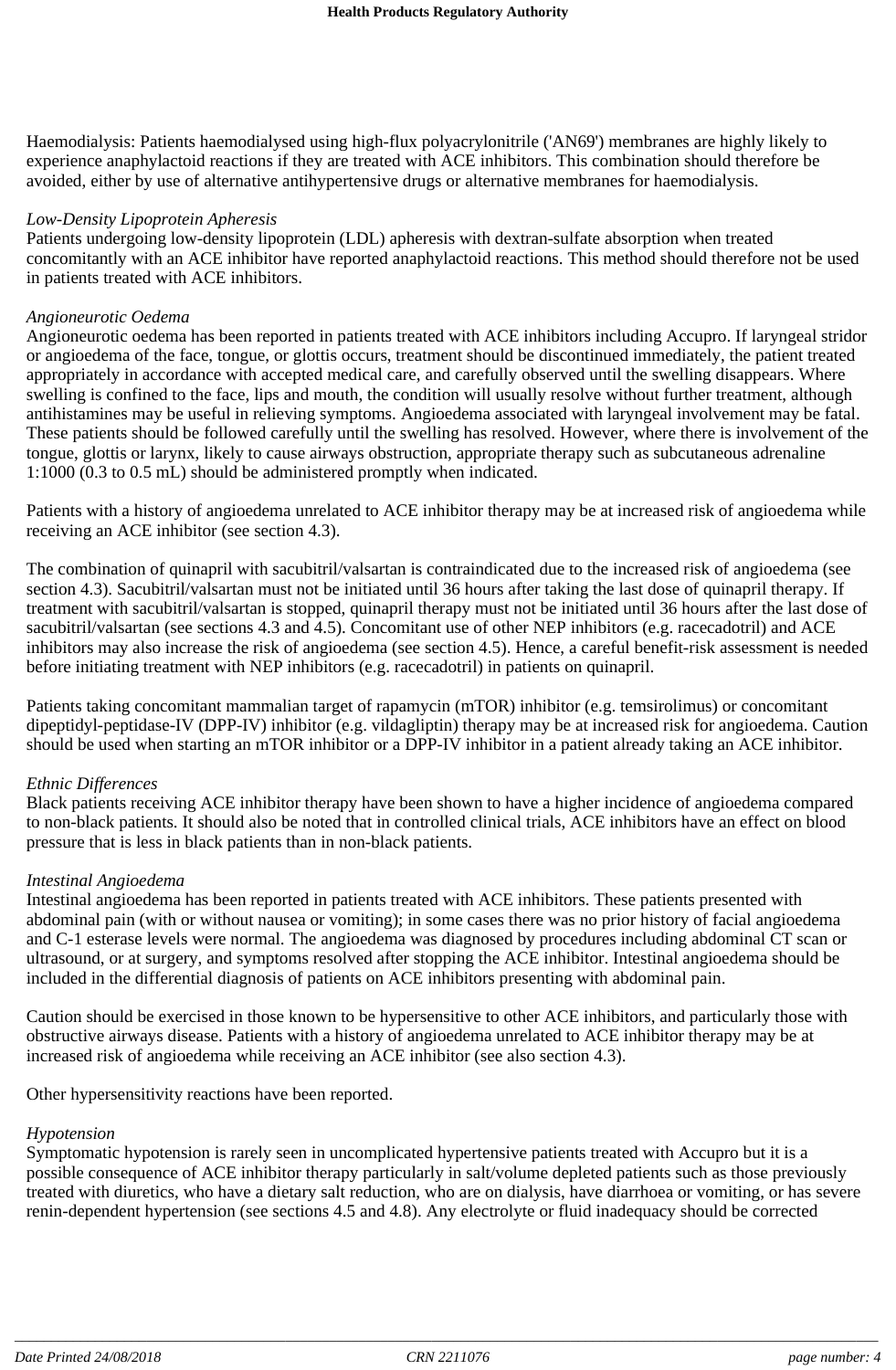preferably before initial dose of the product. Careful medical supervision is necessary for a period after dosing. If symptomatic hypotension occurs, the patient should be placed in the supine position and, if necessary, receive an intravenous infusion of normal saline. A transient hypotensive response is not a contraindication to further doses; however, lower doses of quinapril or any concomitant diuretic therapy should be considered if this event occurs.

In patients with congestive heart failure, who are at risk of excessive hypotension, quinapril therapy should be started at the recommended dose under close medical supervision; these patients should be followed closely for the first 2 weeks of treatment and whenever the dosage of quinapril is increased.

Similar considerations apply to patients with ischaemic heart or cerebrovascular disease in whom an excessive fall in blood pressure could result in a myocardial infarction or cerebrovascular accident.

#### *Neutropenia/Agranulocytosis*

ACE inhibitors have been rarely associated with agranulocytosis and bone marrow depression in patients with uncomplicated hypertension but more frequently in patients with renal impairment, especially if they also have collagen vascular disease. Agranulocytosis has been rarely reported during treatment with quinapril.

As with other ACE inhibitors, monitoring of white blood cell counts in patients with collagen vascular disease and/or renal diseases should be considered.

#### *Hypoglycaemia*

ACE inhibitors may enhance insulin sensitivity in diabetic patients and have been associated with hypoglycaemia in patients on insulin or oral hypoglycaemic agents. Glycaemic control should be closely monitored particularly during the first month of treatment with an ACE inhibitor (see section 4.5).

#### *Cough*

Cough has been reported with the use of ACE inhibitors including quinapril. Characteristically, the cough is nonproductive, persistent and resolves after discontinuation of therapy. ACE inhibitor-induced cough should be considered as part of the differential diagnosis of cough.

#### *Surgery/Anaesthesia*

In patients undergoing major surgery or during anaesthesia with agents that produce hypotension, quinapril may block angiotensin II formation secondary to compensatory renin release. If hypotension occurs and is considered to be due to this mechanism, it can be corrected by volume expansion (see section 4.5).

#### *Hyperkalemia*

Patients on quinapril alone may have increased serum potassium levels. Because of the risk of further potentiating increases in serum potassium it is advised that combination therapy with potassium-sparing diuretics or other drugs known to raise serum potassium levels be initiated with caution and the patient's serum potassium levels be closely monitored (see *Hypotension* above and section 4.5). When administered concomitantly, quinapril may reduce the hypokalemia induced by thiazide diuretics.

#### *Hyponatraemia and Syndrome of Inappropriate Anti-Diuretic Hormone (SIADH)*

Syndrome of Inappropriate Anti-Diuretic Hormone (SIADH) and subsequent hyponatraemia has been observed in some patients treated with other ACE inhibitors. It is recommended that serum sodium levels be monitored regularly in the elderly and in other patients at risk of hyponatraemia.

#### *Pregnancy*

ACE inhibitors should not be initiated during pregnancy. Unless continued ACE inhibitor therapy is considered essential, patients planning pregnancy should be changed to alternative antihypertensive treatments which have an established safety profile for use in pregnancy. When pregnancy is diagnosed, treatment with ACE inhibitors should be stopped immediately, and, if appropriate, alternative therapy should be started (see sections 4.3 and 4.6).

#### *Lactose*

Patients with rare hereditary problems of galactose intolerance, the Lapp lactase deficiency or glucose-galactose malabsorption should not take this medicine.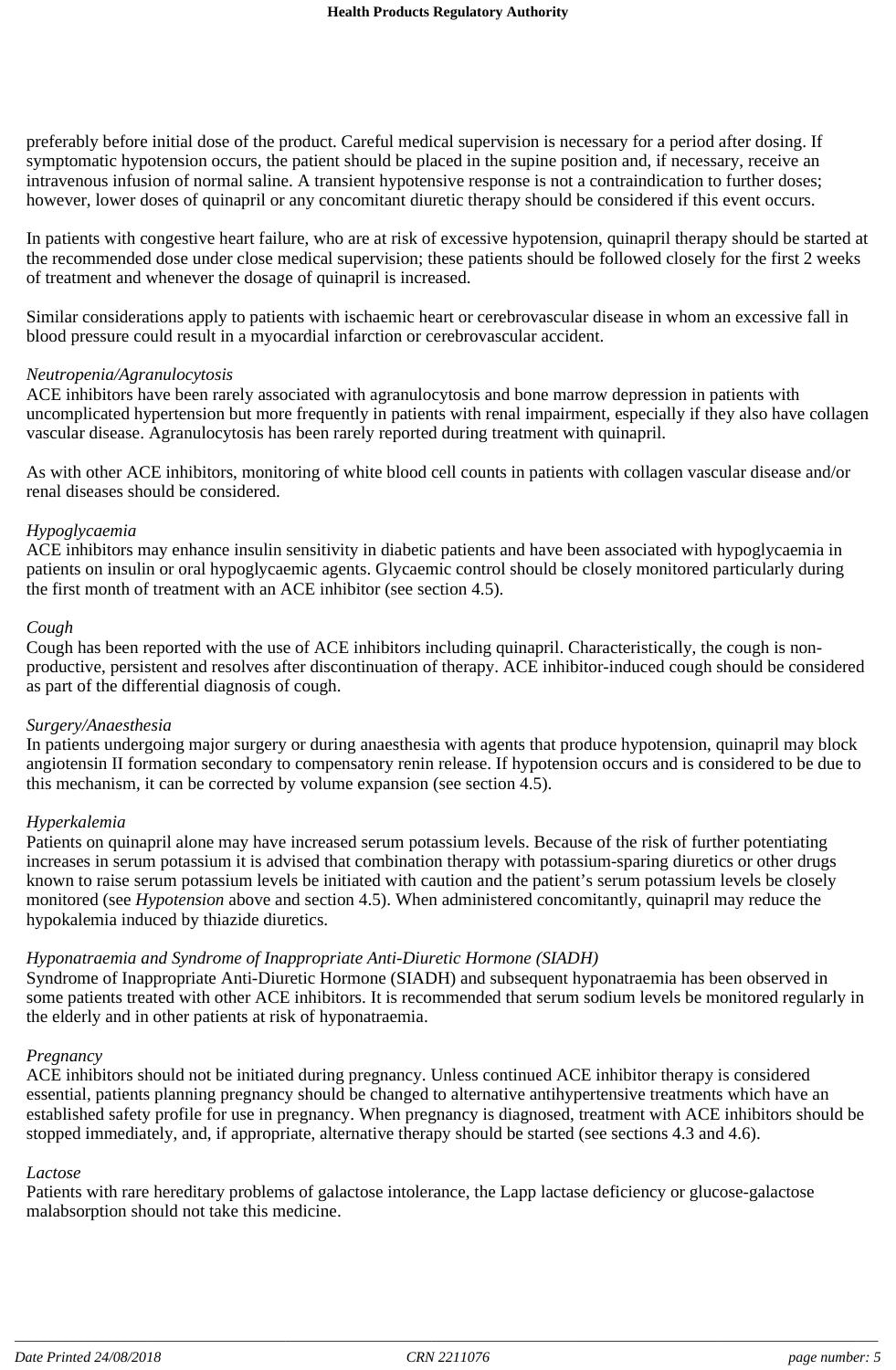# **4.5 Interaction with other medicinal products and other forms of interaction**

### *Tetracycline and Other Drugs That Interact with Magnesium*

Because of the presence of magnesium carbonate in the formulation Accupro has been shown in healthy volunteers to reduce the absorption of tetracycline in concomitant administration by 28-37%. This interaction should be considered if co-prescribing quinapril and tetracycline. It is recommended that concomitant administration of tetracycline be avoided.

#### *Concomitant Diuretic Therapy*

Patients treated with diuretics may occasionally experience an excessive reduction of blood pressure after initiation of therapy with Accupro. This hypotensive effect may be effectively minimised by either discontinuing the diuretic or increasing the salt intake prior to the initial dose of Accupro. If discontinuation of the diuretic is not possible, the starting dose of quinapril should be reduced. In patients in whom a diuretic is continued, medical supervision should be provided for up to 2 hours following administration of the initial dose (see sections 4.4 and 4.2).

#### *Other Anti-Hypertensive Agents*

B-blockers, methyldopa and diuretics may enhance the hypotensive effects of quinapril, and should only be used under careful supervision. Concomitant propranolol did not affect the pharmacokinetics of quinapril in a single dose study.

#### *Calcium Antagonists*

There is no experience of concomitant use with Accupro.

#### *Atorvastatin*

Co-administration of multiple 10 mg doses of atorvastatin with 80 mg quinapril resulted in no significant change in the steady state pharmacokinetic parameters of atorvastatin.

#### *Lithium*

Increased serum lithium levels and symptoms of lithium toxicity have been reported in patients receiving concomitant lithium and ACE inhibitor therapy due to the sodium-losing effect of these agents. These drugs should be coadministered with caution and frequent monitoring of serum lithium levels is recommended. If a diuretic is also used, it may increase the risk of lithium toxicity.

#### *Non-Steroidal Anti-Inflammatory Agents Including Selective Cyclooxygenase-2 Inhibitors*

In patients who are elderly, volume-depleted (including those on diuretic therapy), or with compromised renal function, co-administration of non-steroidal anti-inflammatory drugs (NSAIDs), including selective cyclooxygenase-2 (COX-2) inhibitors, with ACE inhibitors, including quinapril, may result in deterioration of renal function, including possible acute renal failure. These effects are usually reversible. Monitor renal function periodically in patients receiving quinapril and NSAID therapy. The antihypertensive effect of ACE inhibitors, including quinapril may be attenuated by NSAIDs. It has been described that NSAIDs and ACE inhibitors exert an additive effect on the increase in serum potassium.

#### *Gold*

Nitritoid reactions (symptoms include facial flushing, nausea, vomiting, and hypotension) have been reported rarely in patients on therapy with injectable gold (sodium aurothiomalate) and concomitant ACE inhibitor therapy.

*Allopurinol, Cytostatic and Immunosuppressive Agents, Systemic Corticosteroids or Procainamide* Concomitant administration with ACE inhibitors may lead to an increased risk for leucopenia (see section 4.4).

*Alcohol, Barbiturates and Narcotics* Potentiation of orthostatic hypotension may occur.

#### *Agents increasing Serum Potassium*

Quinapril is an ACE inhibitor capable of lowering aldosterone levels, which in turn can result in elevation in serum potassium. Concomitant treatments with potassium sparing diuretics, potassium supplements, potassium salts or other drugs known to raise serum potassium levels should only be used with caution and with appropriate monitoring of serum potassium, especially in patients with impaired renal function.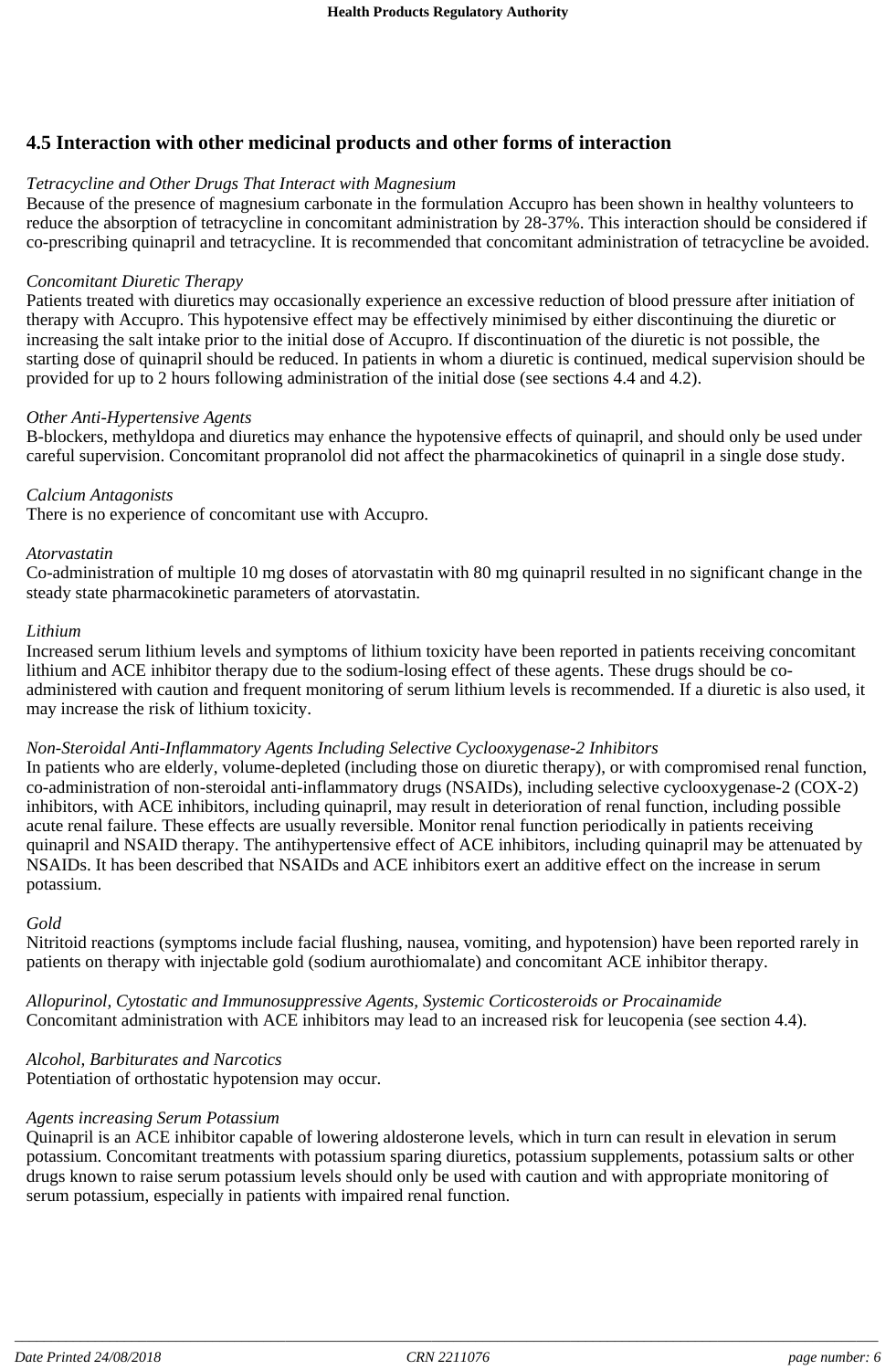#### *Trimethoprim/Sulfamethoxazole*

Both trimethoprim/sulfamethoxazole and quinapril are known to cause hyperkalaemia. Therefore, care must be taken when these agents are administered together, and appropriate monitoring of serum potassium levels is recommended. Patients at particular risk of hyperkalaemia induced by co-administration of trimethoprim/sulfamethoxazole and ACE inhibitors include elderly patients and patients with renal impairment.

#### *Surgery/Anaesthesia*

Although no data are available to indicate there is an interaction between Accupro and anaesthetic agents that produces hypotension, caution should be exercised when patients undergo major surgery or anaesthesia since ACE inhibitors have been shown to block angiotensin II formation secondary to compensatory renin release. This may lead to hypotension which can be corrected by volume expansion (see section 4.4).

#### *Antacids*

Antacids may decrease the bioavailability of quinapril.

#### *Antidiabetic Drugs*

Concomitant administration of ACE inhibitors and anti-diabetic medicines (insulin, oral hypoglycaemic agents) may cause an increased blood glucose lowering effect with the risk of hypoglycaemia. This phenomenon may be more likely to occur during the first weeks of combined treatment and in patients with renal impairment. Glycaemic control should be closely monitored particularly during the first month of treatment with an ACE inhibitor (see section 4.4).

#### *Other drugs known to cause Angioedema*

Patients taking concomitant mTOR inhibitor (e.g. temsirolimus) or concomitant DPP-IV inhibitor (e.g. vildagliptin) therapy may be at increased risk for angioedema. Caution should be used when starting an mTOR inhibitor or a DPP-IV inhibitor in a patient already taking an ACE inhibitor.

#### *NEP Inhibitors*

The concomitant use of quinapril with sacubitril/valsartan is contraindicated, as the concomitant inhibition of neprilysin (NEP) and ACE may increase the risk of angioedema. Sacubitril/valsartan must not be started until 36 hours after taking the last dose of quinapril therapy. Quinapril therapy must not be started until 36 hours after the last dose of sacubitril/valsartan (see sections 4.3 and 4.4). Concomitant use of other NEP inhibitors (e.g. racecadotril) and quinapril may also increase the risk of angioedema (see section 4.4).

#### *Dual Blockade of the Renin-Angiotensin-Aldosterone System (RAAS)*

Clinical trial data has shown that dual blockade of the renin-angiotensin-aldosterone-system (RAAS) through the combined use of ACE inhibitors, angiotensin II receptor blockers or aliskiren is associated with a higher frequency of adverse events such as hypotension, hyperkalaemia and decreased renal function (including acute renal failure) compared to the use of a single RAAS-acting agent (see sections 4.3, 4.4 and 5.1).

Do not co-administer aliskiren with quinapril in patients with diabetes or in patients with renal impairment (GFR <60 mL/min/1.73m2), (see section 4.3).

### **4.6 Fertility, pregnancy and lactation**

#### **Pregnancy**

The use of ACE inhibitors is not recommended during the first trimester of pregnancy (see section 4.4). The use of ACE inhibitors is contraindicated during the 2nd and 3rd trimester of pregnancy (see sections 4.3 and 4.4).

Epidemiological evidence regarding the risk of teratogenicity following exposure to ACE inhibitors during the first trimester of pregnancy has not been conclusive; however a small increase in risk cannot be excluded. Unless continued ACE inhibitor therapy is considered essential, patients planning pregnancy should be changed to alternative antihypertensive treatments which have an established safety profile for use in pregnancy. When pregnancy is diagnosed, treatment with ACE inhibitors should be stopped immediately, and, if appropriate, alternative therapy should be started.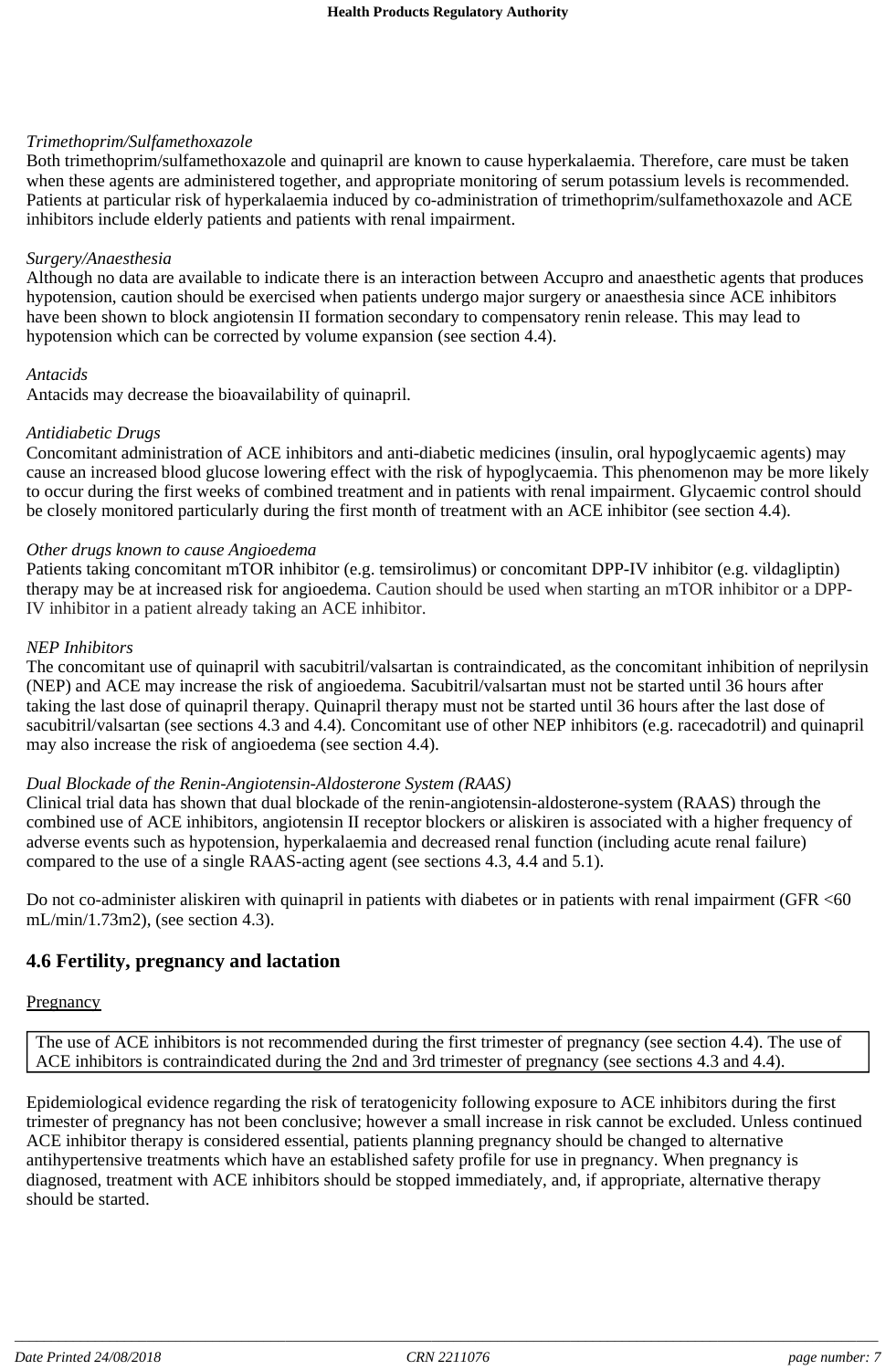Exposure to ACE inhibitor therapy during the second and third trimesters is known to induce human foetotoxicity (decreased renal function, oligohydramnios, skull ossification retardation) and neonatal toxicity (renal failure, hypotension, hyperkalaemia). Should exposure to ACE inhibitor have occurred from the second trimester of pregnancy, ultrasound check of renal function and skull is recommended. Infants whose mothers have taken ACE inhibitors should be closely observed for hypotension, oliguria, and hyperkalaemia (see sections 4.3 and 4.4). If oliguria occurs, attention should be directed toward support of blood pressure and renal perfusion.

#### Breast-feeding

Limited pharmacokinetic data demonstrate very low concentrations in breast milk (see section 5.2). Although these concentrations seem to be clinically irrelevant, the use of Accupro in breastfeeding is not recommended for preterm infants and for the first few weeks after delivery, because of the hypothetical risk of cardiovascular and renal effects and because there is not enough clinical experience.

In the case of an older infant, the use of Accupro in a breast-feeding mother may be considered if this treatment is necessary for the mother and the child is observed for any adverse effect.

### **4.7 Effects on ability to drive and use machines**

The ability to engage in activities such as operating machinery or operating a motor vehicle may be impaired especially when initiating quinapril therapy.

### **4.8 Undesirable effects**

The following undesirable effects have been observed and reported during treatment with quinapril with the following frequencies: very common ( $\geq 1/10$ ); common ( $\geq 1/100$  to  $\lt 1/10$ ); uncommon ( $\geq 1/1,000$  to  $\lt 1/100$ ); rare ( $\geq 1/10,000$  to  $\langle 1/1,000 \rangle$ ; very rare ( $\leq 1/10,000$ ); not known (cannot be estimated from the available data).

The most frequently reported adverse reactions found in controlled clinical trials were headache (7.2%), dizziness (5.5%), cough (3.9%), fatigue (3.5%), rhinitis (3.2%), nausea and/or vomiting (2.8%), and myalgia (2.2%).

| <b>System Organ Class</b>                      | <b>Frequency</b> | <b>Undesirable effects</b>                                                           |
|------------------------------------------------|------------------|--------------------------------------------------------------------------------------|
| <b>Infections and infestations</b>             | Common           | Pharyngitis, rhinitis                                                                |
|                                                | Uncommon         | Bronchitis, upper respiratory tract infection, urinary tract<br>infection, sinusitis |
| <b>Blood and lymphatic system</b><br>disorders | Not Known        | Agranulocytosis, haemolytic anaemia, neutropenia,<br>thrombocytopenia                |
| <b>Immune system disorders</b>                 | Not Known        | Anaphylactoid reaction                                                               |
| <b>Metabolism and nutrition disorders</b>      | Common           | Hyperkalaemia                                                                        |
|                                                | Not Known        | Hyponatraemia (see section 4.4)                                                      |
| <b>Psychiatric disorders</b>                   | Common           | Insomnia                                                                             |
|                                                | Uncommon         | Confusional state, depression, nervousness                                           |
| <b>Nervous system disorders</b>                | Common           | Dizziness, headache, paraesthesia                                                    |
|                                                | <b>Uncommon</b>  | Transient ischaemic attack, somnolence                                               |
|                                                | Rare             | Balance disorder, syncope                                                            |
|                                                | Not known        | Cerebrovascular accident                                                             |
| <b>Eye disorders</b>                           | <b>Uncommon</b>  | Amblyopia                                                                            |
|                                                | Very Rare        | Vision blurred                                                                       |
| Ear and labyrinth disorders                    | <b>Uncommon</b>  | Vertigo, tinnitus                                                                    |
| <b>Cardiac disorders</b>                       | Uncommon         | Myocardial infarction, angina pectoris, tachycardia,<br>palpitations                 |
| <b>Vascular disorders</b>                      | Common           | Hypotension                                                                          |
|                                                |                  |                                                                                      |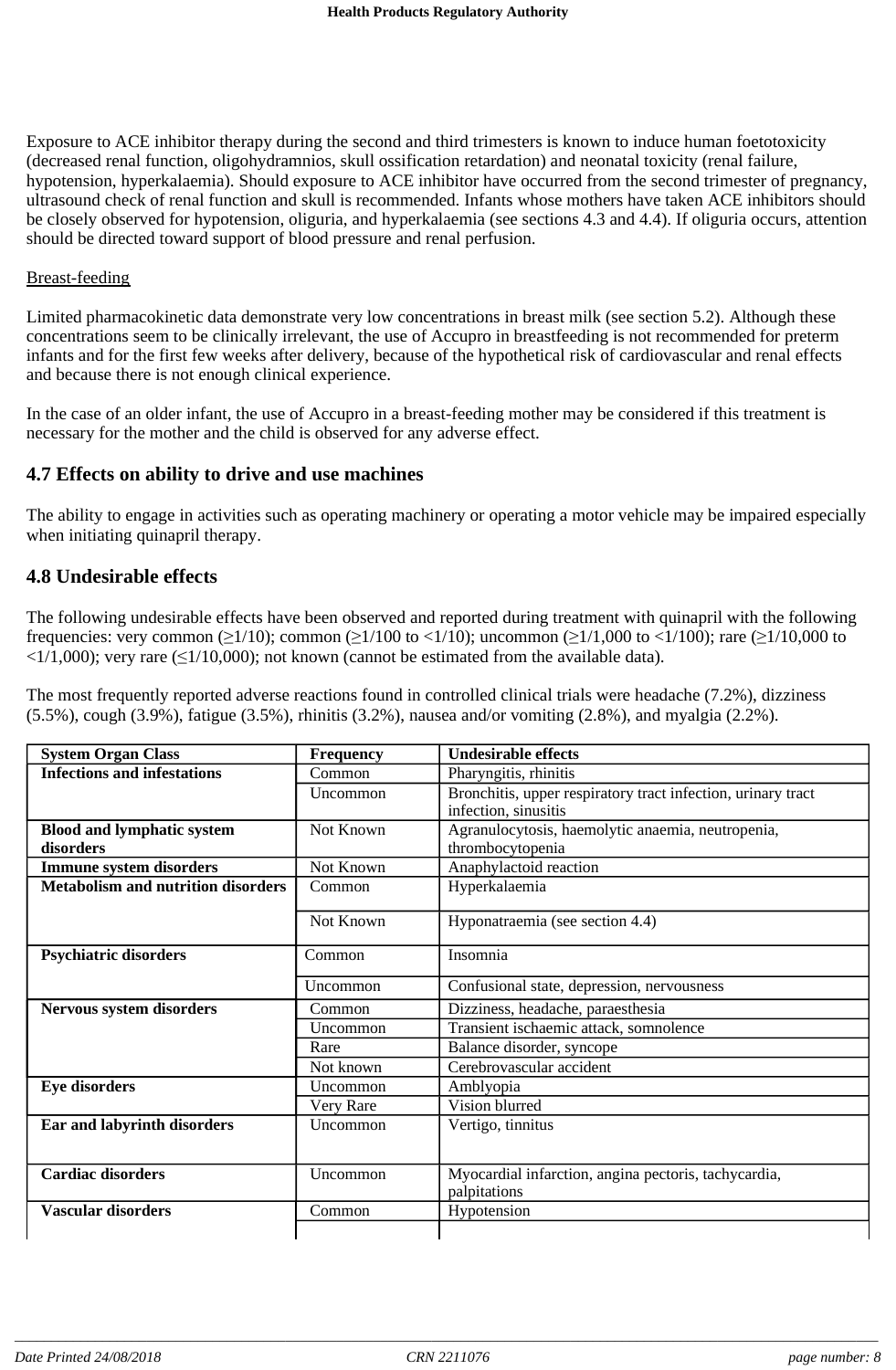|                                                                | Uncommon  | Vasodilatation                                                                                                                                                                                                                                                                                                                                                                                                                                                         |
|----------------------------------------------------------------|-----------|------------------------------------------------------------------------------------------------------------------------------------------------------------------------------------------------------------------------------------------------------------------------------------------------------------------------------------------------------------------------------------------------------------------------------------------------------------------------|
|                                                                | Not known | Orthostatic hypotension                                                                                                                                                                                                                                                                                                                                                                                                                                                |
| Respiratory, thoracic and                                      | Common    | Dyspnoea, cough                                                                                                                                                                                                                                                                                                                                                                                                                                                        |
| mediastinal disorders                                          | Uncommon  | Dry throat                                                                                                                                                                                                                                                                                                                                                                                                                                                             |
|                                                                | Rare      | Eosinophilic pneumonia                                                                                                                                                                                                                                                                                                                                                                                                                                                 |
|                                                                | Not known | Bronchospasm.                                                                                                                                                                                                                                                                                                                                                                                                                                                          |
|                                                                |           | In individual cases, upper airways obstruction by angioedema                                                                                                                                                                                                                                                                                                                                                                                                           |
|                                                                |           | (that may be fatal)                                                                                                                                                                                                                                                                                                                                                                                                                                                    |
|                                                                |           |                                                                                                                                                                                                                                                                                                                                                                                                                                                                        |
| <b>Gastrointestinal disorders</b>                              | Common    | Vomiting, diarrhoea, dyspepsia, abdominal pain, nausea                                                                                                                                                                                                                                                                                                                                                                                                                 |
|                                                                | Uncommon  | Flatulence, dry mouth                                                                                                                                                                                                                                                                                                                                                                                                                                                  |
|                                                                | Rare      | Glossitis, constipation, dysgeusia                                                                                                                                                                                                                                                                                                                                                                                                                                     |
|                                                                | Very Rare | Ileus, small bowel angioedema                                                                                                                                                                                                                                                                                                                                                                                                                                          |
|                                                                | Not Known | Pancreatitis*                                                                                                                                                                                                                                                                                                                                                                                                                                                          |
| <b>Hepato-biliary disorders</b>                                | Not Known | Hepatitis, jaundice cholestatic                                                                                                                                                                                                                                                                                                                                                                                                                                        |
| Skin and subcutaneous tissue                                   | Uncommon  | Angioedema, rash, pruritus, hyperhidrosis                                                                                                                                                                                                                                                                                                                                                                                                                              |
| disorders                                                      | Rare      | Erythema multiforme, pemphigus, urticaria                                                                                                                                                                                                                                                                                                                                                                                                                              |
|                                                                | Very Rare | Dermatitis psoriasis forms                                                                                                                                                                                                                                                                                                                                                                                                                                             |
|                                                                | Not Known | Stevens Johnson Syndrome, toxic epidermal necrolysis,<br>exfoliative dermatitis, alopecia, photosensitivity reaction.<br>Skin disorders may be associated with pyrexia, muscle and<br>joint pain (myalgia, arthralgia, arthritis), vascular inflammation<br>(vasculitis), inflammation of serous tissues and certain changes<br>in laboratory values (eosinophilia, leukocytosis and/or<br>antinuclear antibody increased, red blood sedimentation rate<br>increased). |
| Musculoskeletal, connective tissue<br>and bone disorders       | Common    | Back pain, myalgia                                                                                                                                                                                                                                                                                                                                                                                                                                                     |
| <b>Renal and urinary disorders</b>                             | Uncommon  | Renal impairment, proteinuria                                                                                                                                                                                                                                                                                                                                                                                                                                          |
| <b>Reproductive system and breast</b><br>disorders             | Uncommon  | Erectile dysfunction                                                                                                                                                                                                                                                                                                                                                                                                                                                   |
| <b>General disorders and</b><br>administration site conditions | Common    | Fatigue, asthenia, chest pain                                                                                                                                                                                                                                                                                                                                                                                                                                          |
|                                                                | Uncommon  | Generalised oedema, pyrexia, oedema peripheral                                                                                                                                                                                                                                                                                                                                                                                                                         |
| <b>Investigations</b>                                          | Common    | Blood creatinine increased, blood urea increased**                                                                                                                                                                                                                                                                                                                                                                                                                     |
|                                                                | Not Known | Haemoglobin decreased, haematocrit decreased, decreases in<br>haematocrit and WCXC, hepatic enzyme increased, blood<br>bilirubin increased. In patients with a congenital G-6-PDH<br>deficiency, individual cases of haemolytic anaemia have been<br>reported.                                                                                                                                                                                                         |

\* Pancreatitis has been reported rarely in patients treated with ACE inhibitors; in some cases this has proved fatal. \*\* Such increases are more likely to occur in patients receiving concomitant diuretic therapy than those on monotherapy with quinapril. These observed increases will often reverse on continued therapy.

Vasculitis and gynecomastia have been reported with other ACE inhibitors and it cannot be excluded that these unwanted effects are class specific.

Syndrome of Inappropriate Anti-diuretic Hormone (SIADH) and subsequent hyponatraemia has been observed in some patients treated with other ACE inhibitors (see section 4.4).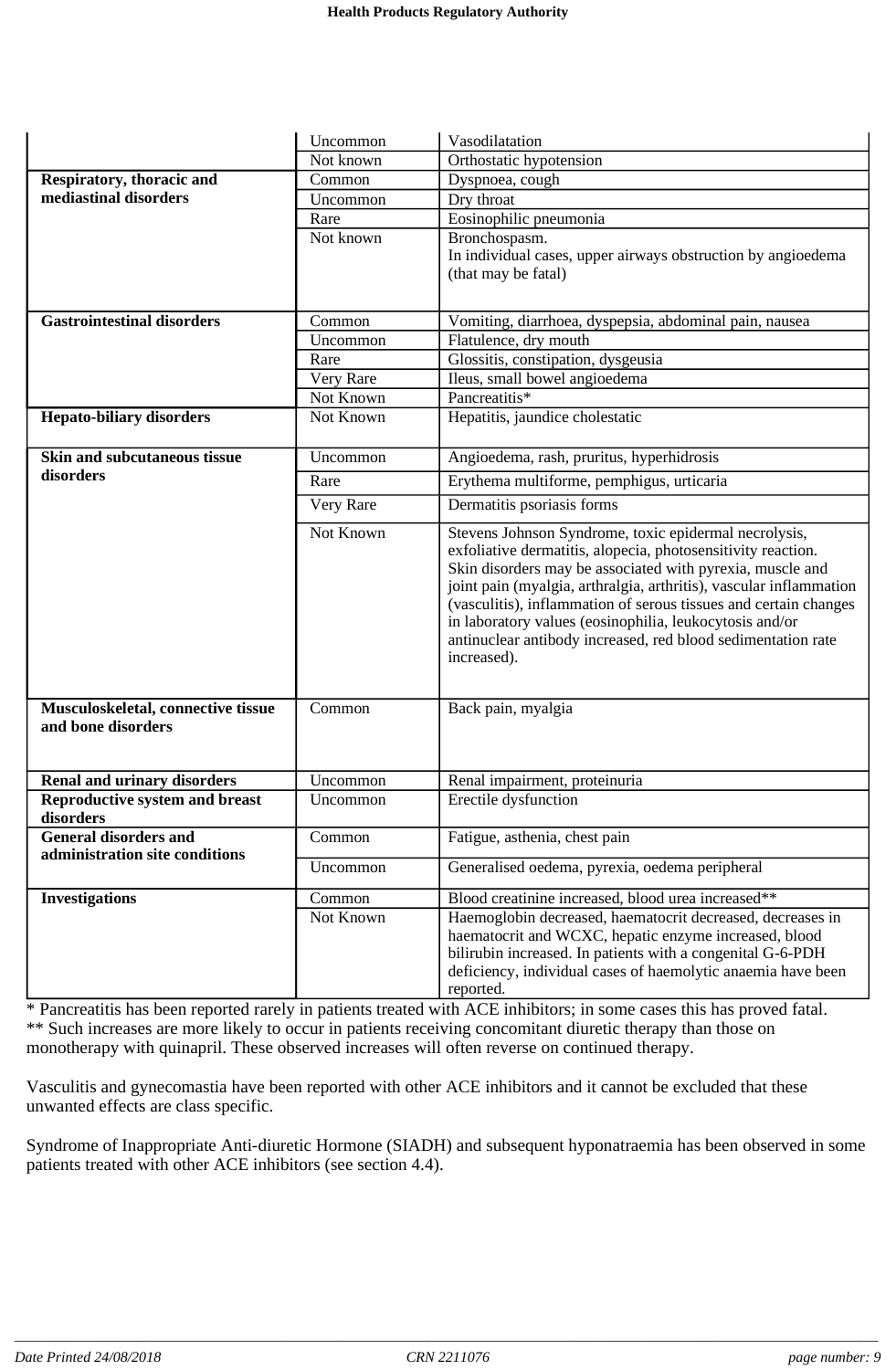### **Reporting of suspected adverse reactions**

Reporting suspected adverse reactions after authorisation of the medicinal product is important. It allows continued monitoring of the benefit/risk balance of the medicinal product. Healthcare professionals are asked to report any suspected adverse reactions via HPRA Pharmacovigilance, Earlsfort Terrace, IRL - Dublin 2; Tel: +353 1 6764971; Fax: +353 1 6762517. Website: www.hpra.ie; E-mail: medsafety@hpra.ie.

### **4.9 Overdose**

The oral LD50 of quinapril in mice and rats ranges from 1440 mg/kg to 4280 mg/kg.

No data are available with respect to overdosage in humans. The most likely clinical manifestation would be symptoms attributable to severe hypotension, which should normally be treated by intravenous volume expansion.

Treatment is symptomatic and supportive, consistent with established medical care.

Haemodialysis and peritoneal dialysis have little effect on the elimination of quinapril and quinaprilat.

# **5 PHARMACOLOGICAL PROPERTIES**

### **5.1 Pharmacodynamic properties**

Pharmacotherapeutic group: Angiotensin-converting enzyme (ACE) inhibitor, plain ATC code: CO9A AO6

Accupro is rapidly de-esterified to quinaprilat (quinapril diacid, the principal metabolite), which, in human and animal studies, is a potent ACE inhibitor. The primary mode of action of Accupro in humans and animals is to inhibit ACE, thereby decreasing vasopressor activity and aldosterone secretion. Removal of angiotensin II negative feedback on renin secretion leads to increased plasma renin activity. Accupro has antihypertensive activity in the presence of low to normal plasma renin concentrations.

Other possible mechanisms contributing to the activity of ACE inhibitors include bradykinin-induced vasodilation, release of prostaglandins, attenuation of sympathetic nervous system activity, and inhibition of tissue enzymeconverting activity.

Administration of 10 mg to 40 mg of quinapril to patients with mild to moderate hypertension results in a reduction of both sitting and standing blood pressure with minimal effect on heart rate. Antihypertensive activity commences within 1 hour with peak effects usually achieved by 2 to 4 hours after dosing. Achievement of maximum blood pressure lowering effects may require 2 weeks of therapy in some patients. At the recommended doses, antihypertensive effects are maintained in most patients throughout the 24 hour dosing interval and continued during long term therapy.

In a randomised clinical trial using target doses of 2.5 mg, 5 mg, 10 mg and 20 mg of quinapril, in 112 children and adolescents with hypertension or high normal blood pressure over 8 weeks (2 weeks double blind and 6 weeks extension) failed to reach its primary objective of reduction of diastolic blood pressure after 2 weeks. For systolic blood pressure (secondary objective of efficacy) at Week 2 only there was a statistically significant linear dose response across treatments with a significant difference between the quinapril 20 mg QD and placebo treatment groups.

Long term effects of quinapril on growth, puberty and general development have not been studied.

Two large randomised, controlled trials (ONTARGET (On-going Telmisartan Alone and in combination with Ramipril Global Endpoint Trial) and VA NEPHRON-D (The Veterans Affairs Nephropathy in Diabetes)) have examined the use of the combination of an ACE inhibitor with an angiotensin II receptor blocker.

ONTARGET was a study conducted in patients with a history of cardiovascular or cerebrovascular disease, or type 2 diabetes mellitus accompanied by evidence of end-organ damage. VA NEPHRON-D was a study in patients with type 2 diabetes mellitus and diabetic nephropathy.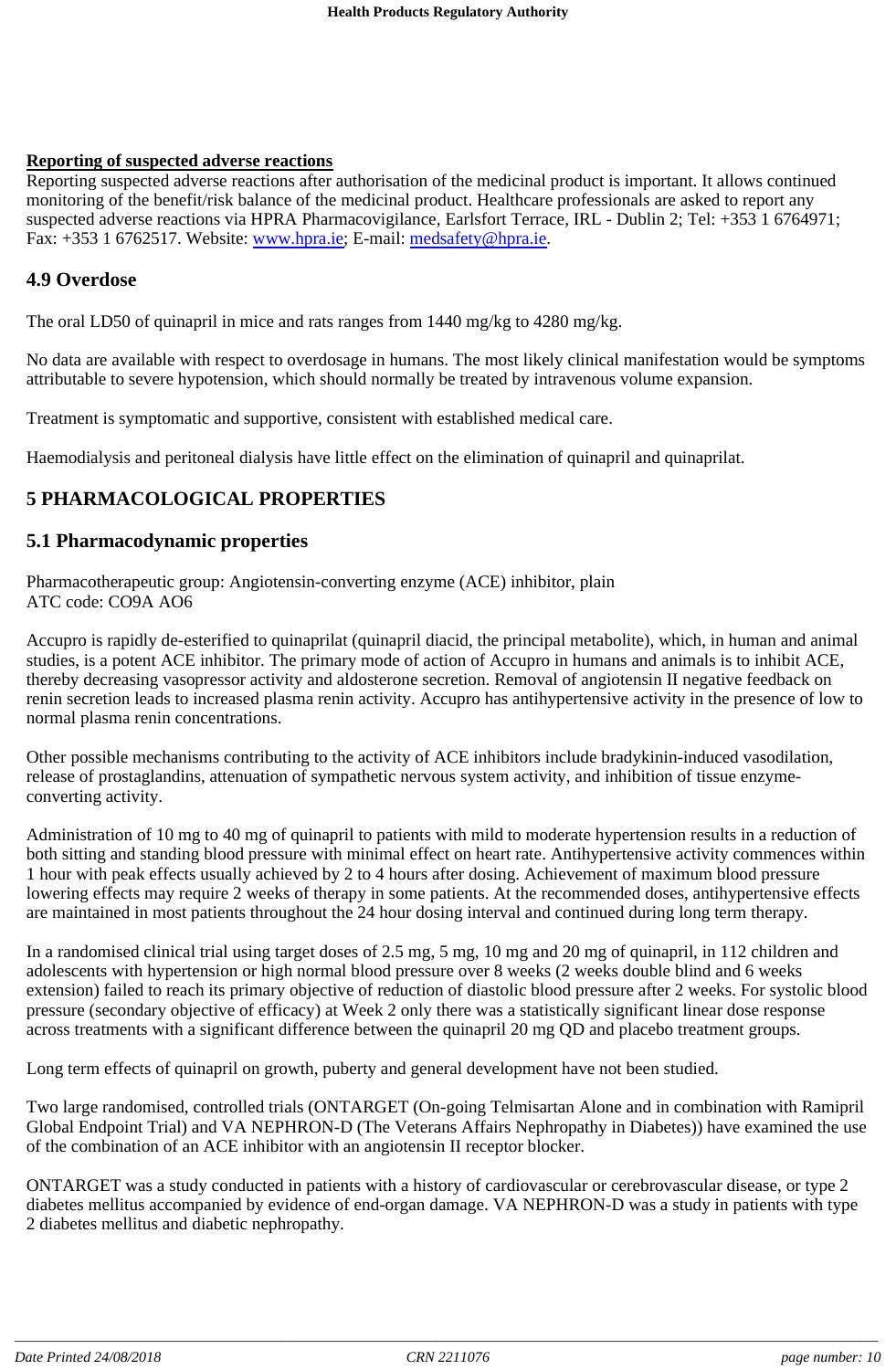These studies have shown no significant beneficial effect on renal and/or cardiovascular outcomes and mortality, while an increased risk of hyperkalaemia, acute kidney injury and/or hypotension as compared to monotherapy was observed. Given their similar pharmacodynamic properties, these results are also relevant for other ACE inhibitors and angiotensin II receptor blockers.

ACE inhibitors and angiotensin II receptor blockers should therefore not be used concomitantly in patients with diabetic nephropathy.

ALTITUDE (Aliskiren Trial in Type 2 Diabetes Using Cardiovascular and Renal Disease Endpoints) was a study designed to test the benefit of adding aliskiren to a standard therapy of an ACE inhibitor or an angiotensin II receptor blocker in patients with type 2 diabetes mellitus and chronic kidney disease, cardiovascular disease, or both. The study was terminated early because of an increased risk of adverse outcomes. Cardiovascular death and stroke were both numerically more frequent in the aliskiren group than in the placebo group and adverse events and serious adverse events of interest (hyperkalaemia, hypotension and renal dysfunction) were more frequently reported in the aliskiren group than in the placebo group.

### **5.2 Pharmacokinetic properties**

Peak plasma Accupro concentrations are observed within 1 hour of oral administration. The extent of absorption is approximately 60%, and is not influenced by food. Following absorption, Accupro is deesterified to its major active metabolite, quinaprilat, and to minor inactive metabolites. Accupro has an apparent half-life of approximately 1 hour. Peak plasma quinaprilat concentrations are observed approximately 2 hours following an oral dose of quinapril.

Quinaprilat is eliminated primarily by renal excretion and has an effective accumulation half-life of 3 hours. In patients with renal insufficiency and creatinine clearance of  $\leq 40$  mL/min, peak and trough quinaprilat concentrations increase, time to peak concentration increases, apparent half-life increases, and time to steady state may be delayed. The elimination of quinaprilat is also reduced in elderly patients (>65 years) and correlates well with the impaired renal function which frequently occurs in the elderly. Studies in rats indicate that Accupro and its metabolites do not cross the blood-brain barrier.

#### **Lactation**

After a single oral dose of 20 mg of quinapril in six breast-feeding women, the M/P (milk to plasma ratio) for quinapril was 0.12. Quinapril was not detected in milk after 4 hours after the dose. Quinalaprilat milk levels were undetectable  $(<5 \mu g/L$ ) at all time points. It is estimated that a breastfed infant would receive about 1.6% of the maternal weightadjusted dosage of quinapril.

The pharmacokinetics of quinapril has been studied in a single dose study (0.2 mg/kg) in 24 children aged 2.5 months to 6.8 years and a multiple dose study (0.016-0.468 mg/kg) in 38 children aged 5-16 years old, weighing 66-98 kg on average.

As in adults, quinapril was rapidly converted to quinaprilat. Quinaprilat concentrations generally peaked 1 to 2 hours post dose and declined with a mean half-life of 2.3 hours. In infants and young children the exposure following a single 0.2-mg/kg dose is comparable to that observed in adults after a single 10-mg dose. In a multiple dose study in school age and adolescents, the AUC and  $C_{\text{max}}$  values of quinaprilat were observed to increase linearly with increasing dose of quinapril on a mg/kg basis.

### **5.3 Preclinical safety data**

The results of the preclinical tests do not add anything of further significance to the prescriber.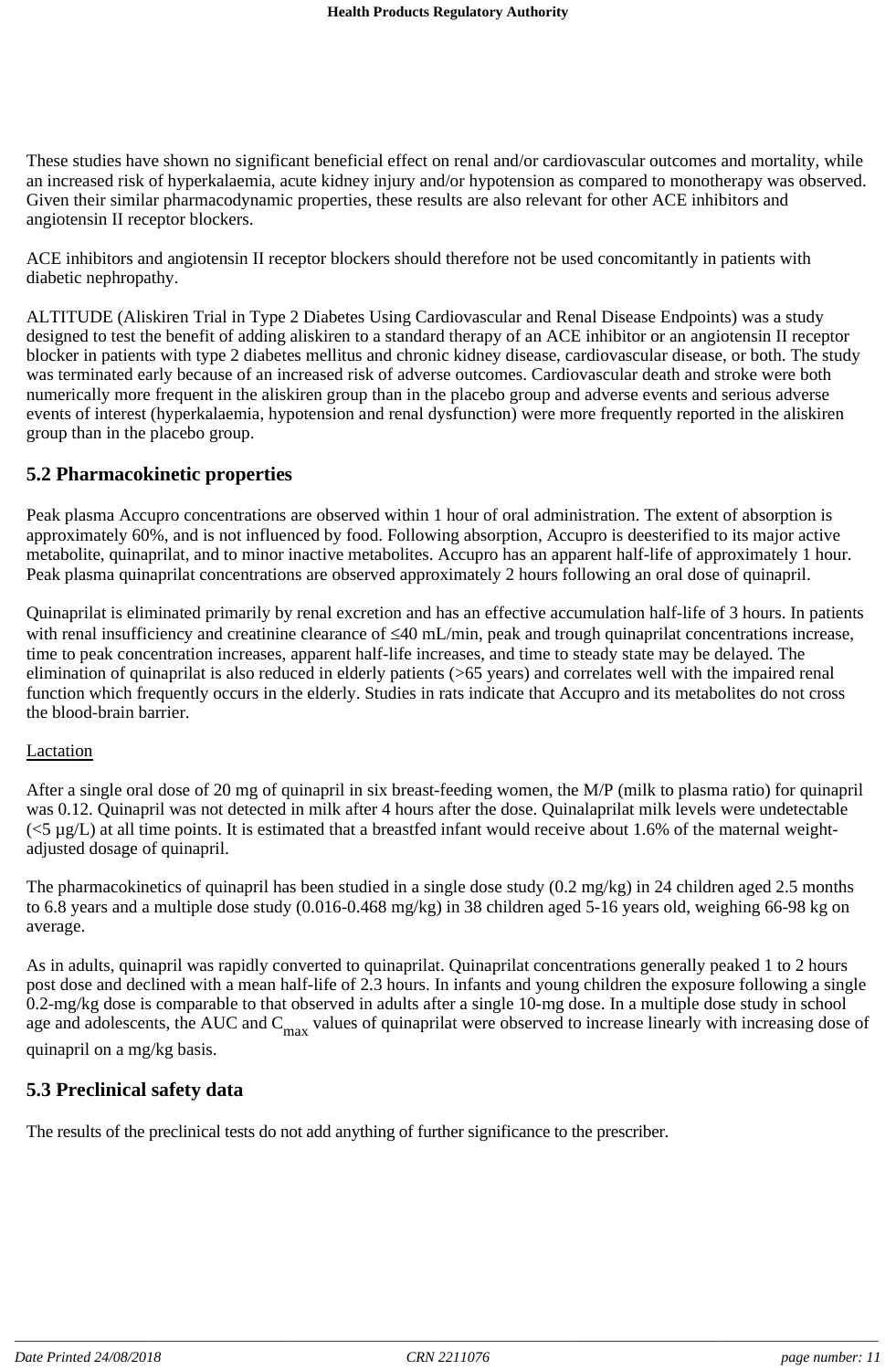# **6 PHARMACEUTICAL PARTICULARS**

# **6.1 List of excipients**

Magnesium carbonate Lactose monohydrate Gelatin Crospovidone Magnesium stearate Candelilla wax

Colourings: Opadry Y-5-9020G (containing hypromellose, hydroxypropyl cellulose, titanium dioxide (E171), polyethylene glycol and red iron oxide (E172)).

### **6.2 Incompatibilities**

Not applicable.

### **6.3 Shelf life**

3 years.

### **6.4 Special precautions for storage**

Do not store above 25°C. Store in the original package in order to protect from moisture.

### **6.5 Nature and contents of container**

Tampertainers with desiccant containing 50, 56, 60, and 100 tablets. Polyamide/aluminium/PVC blister containing 28, 30, 50, 60, and 100 tablets.

Not all pack sizes may be marketed.

### **6.6 Special precautions for disposal**

No special requirements for disposal.

Any unused medicinal product or waste material should be disposed of in accordance with local requirements.

### **7 MARKETING AUTHORISATION HOLDER**

Pfizer Healthcare Ireland 9 Riverwalk National Digital Park Citywest Business Campus Dublin 24 Ireland

# **8 MARKETING AUTHORISATION NUMBER**

PA0822/007/001